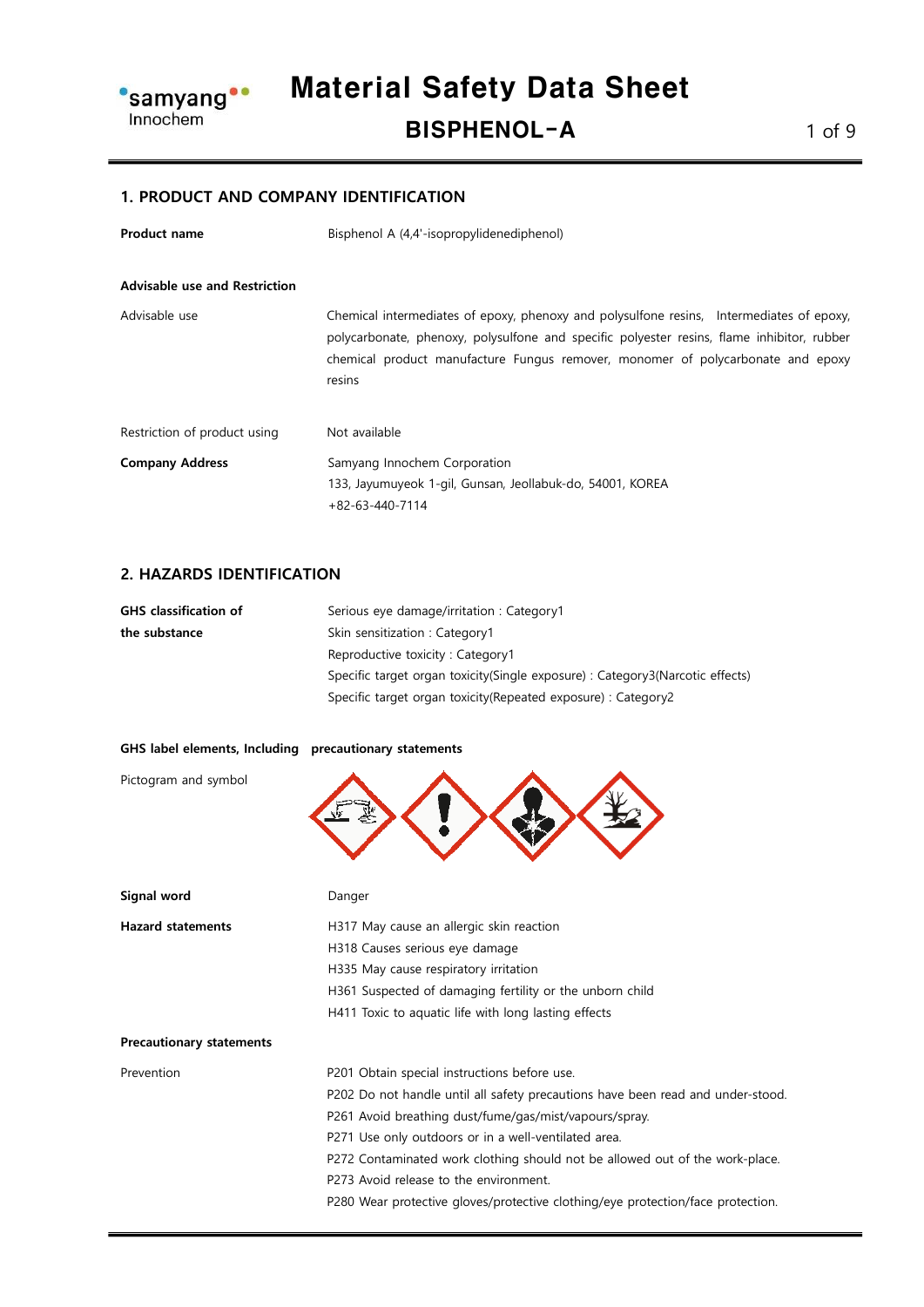

Material Safety Data Sheet BISPHENOL-A 2 of 9

P281 Use personal protective equipment as required.

| Response                                                       | P302+P352 IF ON SKIN: Wash with plenty of soap and water.                                   |  |
|----------------------------------------------------------------|---------------------------------------------------------------------------------------------|--|
|                                                                | P304+P340 IF INHALED: Remove victim to fresh air and keep at rest in a position             |  |
|                                                                | comfortable for breathing.                                                                  |  |
|                                                                | P305+P351+P338 IF IN EYES: Rinse cautiously with water for several minutes. Remove          |  |
|                                                                | contact lenses, if present and easy to do. Continue rinsing.                                |  |
|                                                                | P308+P313 If exposed or concerned: Get medical advice/attention.                            |  |
|                                                                | P310 Immediately call a POISON CENTER or doctor/physician.                                  |  |
|                                                                | P312 Call a POISON CENTER or doctor/physician if you feel unwell.                           |  |
|                                                                | P314+P333+P313 If skin irritation or rash occurs: Get medical advice/attention.             |  |
|                                                                | P321 Specific treatment<br>P363 Wash contaminated clothing before reuse.                    |  |
|                                                                |                                                                                             |  |
| Storage                                                        | P403+P233 Store in a well-ventilated place. Keep container tightly closed.                  |  |
|                                                                | P405 Store locked up.                                                                       |  |
| Disposal                                                       | P501 Dispose of contents/container in accordance with local/regional/national/international |  |
|                                                                | regulation                                                                                  |  |
| Other hazard information not included in hazard classification |                                                                                             |  |
| <b>NFPA</b>                                                    | Health: 2, Fire : 1, Reactivity : 0                                                         |  |

#### 3. Composition/information on ingredients

| <b>Chemical Name</b>            | 4,4-Bisphenol A                                                   |
|---------------------------------|-------------------------------------------------------------------|
| <b>Trade names and Synonyms</b> | 4,4'-Dihydroxydiphenylprophane<br>2,2-Bis(4-hydroxyphenyl)propane |
| CAS-No.                         | $80 - 05 - 7$                                                     |
| KE No.                          | KE-23982                                                          |
| EU No.                          | $201 - 245 - 8$                                                   |
| Content (%)                     | 99.85                                                             |

#### 4. First Aid Measures

Eye contact Do not rub your eyes. Immediately flush eyes with plenty of water for at least 20 minutes and call a doctor/ physician. Get medical attention immediately. Remove contact lenses if worn.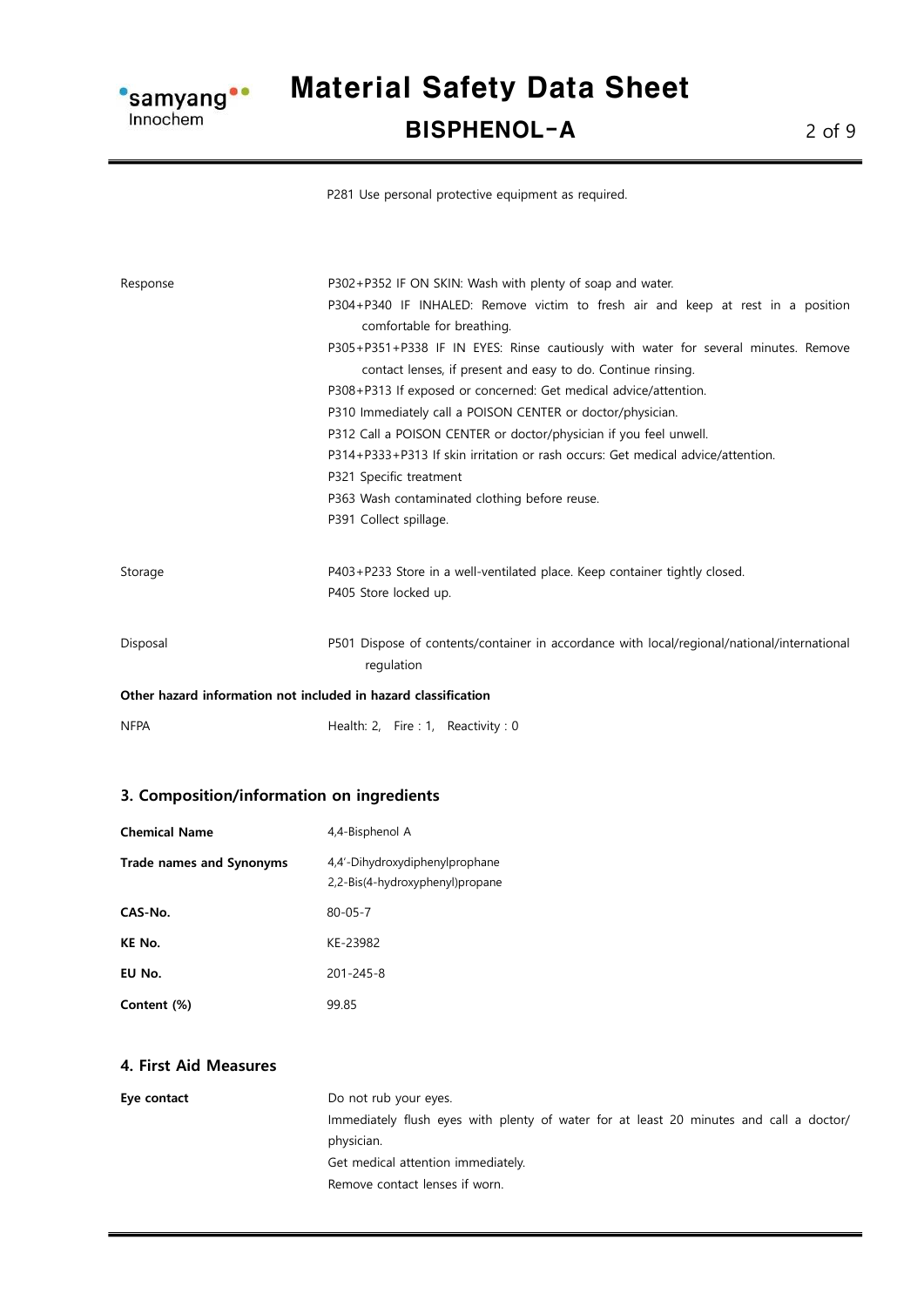

# Material Safety Data Sheet

BISPHENOL-A 3 of 9

| <b>Skin Contact</b>           | Removing contaminated clothing and shoes, Isolate the contaminated area<br>Laundering enough contaminated clothing before reuse.<br>Get medical attention immediately if symptoms (flare, irritate) occur.<br>Wash thoroughly after handling. |
|-------------------------------|-----------------------------------------------------------------------------------------------------------------------------------------------------------------------------------------------------------------------------------------------|
| <b>Inhalation Contact</b>     | When exposed to large amounts of steam and mist, move to fresh air.                                                                                                                                                                           |
|                               | Take specific treatment if needed.                                                                                                                                                                                                            |
|                               | Get medical attention immediately.                                                                                                                                                                                                            |
|                               | If breathing is stopped or irregular, give artificial respiration and supply oxygen.                                                                                                                                                          |
| <b>Ingestion Contact</b>      | In case of ingestion or inhalation of material, Do not use artificial respiration by mouth to                                                                                                                                                 |
|                               | mouth method. Use appropriate respiratory medical equipment.                                                                                                                                                                                  |
|                               | About whether I should induce vomiting Take the advice of a doctor.                                                                                                                                                                           |
|                               | Rinse your mouth with water immediately.                                                                                                                                                                                                      |
|                               | Get medical attention immediately.                                                                                                                                                                                                            |
| <b>Others Precautions for</b> | Notify medical personnel of contaminated situations and have them take appropriate                                                                                                                                                            |
| Physician                     | protective measures                                                                                                                                                                                                                           |
|                               | IF exposed or concerned, Get medical advice/attention.                                                                                                                                                                                        |

### 5. Fire Fighting Measures

| Suitable (and unsuitable)<br>extinguishing Agent                  | Using Dry chemical, carbon dioxide, regular foam extinguishing agent, Water spray<br>Avoid use of water jet for extinguishing                                                                                                                                                                                                                                                                                                                                                                                                                                                                                                                                                                                        |
|-------------------------------------------------------------------|----------------------------------------------------------------------------------------------------------------------------------------------------------------------------------------------------------------------------------------------------------------------------------------------------------------------------------------------------------------------------------------------------------------------------------------------------------------------------------------------------------------------------------------------------------------------------------------------------------------------------------------------------------------------------------------------------------------------|
| Specific hazards arising from<br>the chemical                     | During pyrolysis or combustion, Irritating and very toxic gases may be produced.<br>Vapours may explode when mixed with air.<br>Non-flammable, the material itself does not burn, but may decompose on heating to<br>produce corrosive / toxic fumes.<br>Some can burn but not easily ignite<br>Containers may explode when heated.                                                                                                                                                                                                                                                                                                                                                                                  |
| Special protective equipment<br>and precautions for fire-fighters | Move containers from fire area, if you can do without the risk.<br>Stay away from flame-filled tanks in case of tank fire<br>In case of fire in tank, extinguish at maximum distance or use unmanned fire extinguishing<br>equipment.<br>For large fires, use unmanned fire extinguishing equipment and, if not possible, back off.<br>Withdraw immediately in case of rising sound from venting safety devices or discoloration<br>of tank.<br>Rescuers should wear appropriate protective equipment<br>Notify your local fire-station and inform the location of the fire and characteristics hazard.<br>Keep containers cool with water spray.<br>Stay away from the area and keep a safe distance to extinguish. |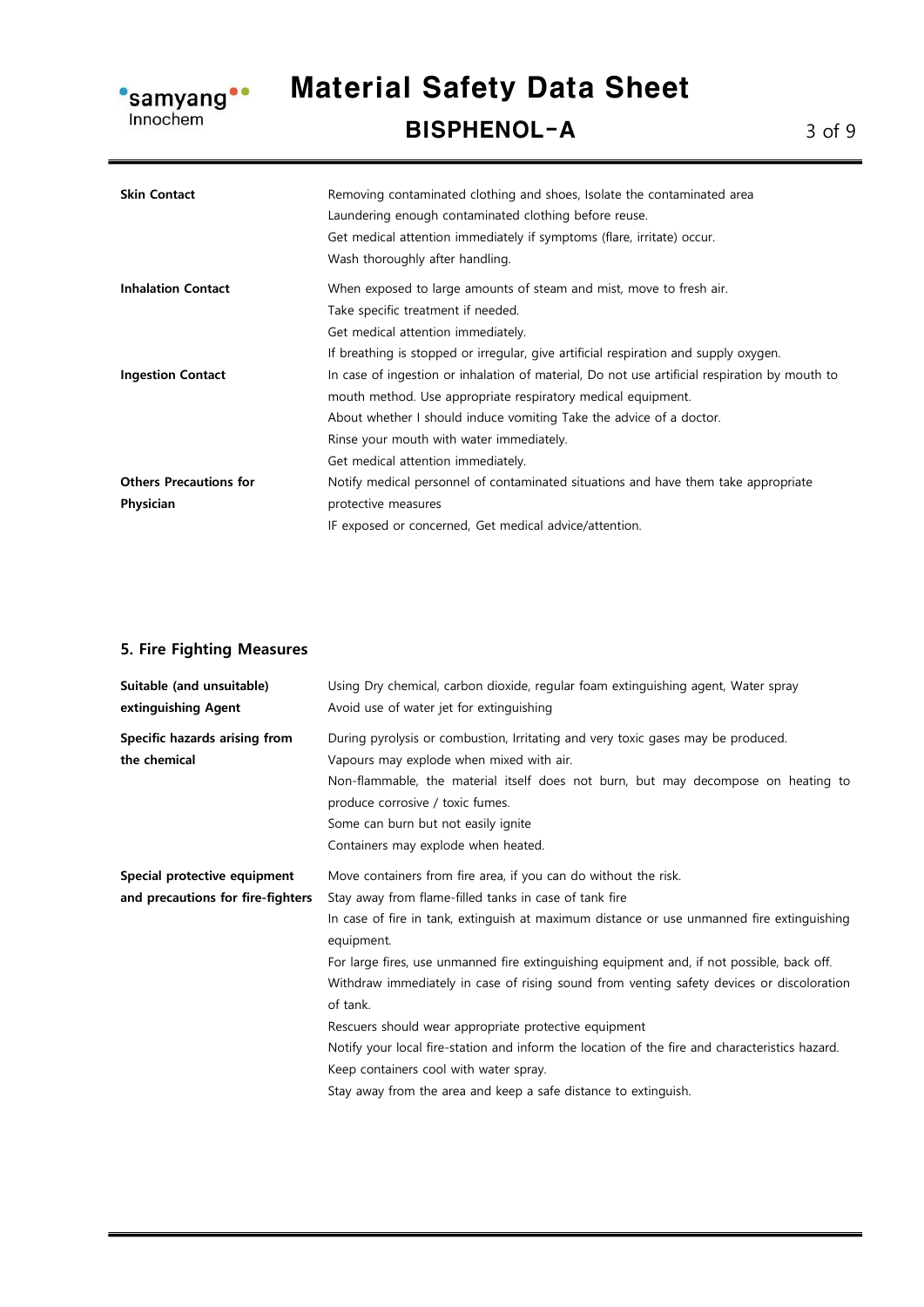

#### 6. Accidental Release Measures

| Personal precautions,            | Wipe up spilled material immediately, wear protective equipment and take precautions         |  |
|----------------------------------|----------------------------------------------------------------------------------------------|--|
| protective equipment and         | Remove all sources of ignition                                                               |  |
| emergency procedures             | Stop leak if you can do it without risk.                                                     |  |
|                                  | Handling the damaged containers or spilled material after wearing protective equipment.      |  |
|                                  | Cover with plastic sheet to prevent spreading                                                |  |
|                                  | Avoid inhalation of dust, fumes, gases, mist, vapors and sprays                              |  |
|                                  | Pay attention to the materials and conditions to avoid                                       |  |
| <b>Environmental precautions</b> | Prevent runoff and contact with waterways, drains or sewers.                                 |  |
|                                  | If large amounts have been spilled, inform the relevant authorities.                         |  |
| <b>Methods and materials for</b> | Keep spills away from sewage and water systems.                                              |  |
| containment and cleaning up      | Large spill: Stay upwind and keep out of low areas. Dike for later disposal.                 |  |
|                                  | Notification to central government, local government. When emissions at least of the         |  |
|                                  | standard amount                                                                              |  |
|                                  | Dispose of waste in accordance with local regulation.                                        |  |
|                                  | Small liquid state spills: Appropriate container for disposal of spilled material collected. |  |
|                                  | For disposal of spilled material in appropriate containers collected and clear surface.      |  |

#### 7. Handling and storage

| <b>Precautions for safe</b>     | Avoid Long-Term and continuous skin contact.                                               |
|---------------------------------|--------------------------------------------------------------------------------------------|
| handling                        | Since emptied containers retain product residue (vapor, liquid, solid) follow all MSDS and |
|                                 | label warnings even after container is emptied.                                            |
|                                 | Use with care in storage and storage.                                                      |
|                                 | Open the cap carefully.                                                                    |
|                                 | Do not enter storage area without proper ventilation.                                      |
|                                 | Do not handle until all safety precautions have been read and understood.                  |
|                                 | Contaminated work clothing should not be allowed out of the workplace.                     |
|                                 | Pay attention to the materials and conditions to avoid.                                    |
|                                 | Wash Hands thoroughly after handling.                                                      |
|                                 |                                                                                            |
| Conditions for safe storage,    | Do not apply direct heat.                                                                  |
| including any incompatibilities | Do not apply any physical shock to container.                                              |
|                                 | Store locked up.                                                                           |
|                                 | Prevent static electricity and keep away from combustible materials or heat sources.       |

Collected them in sealed containers.

#### 8. Exposure controls/personal protection

#### Occupational Exposure limits

| Regulation in Korea | Not available |
|---------------------|---------------|
| <b>ACGIH TLV</b>    | Not available |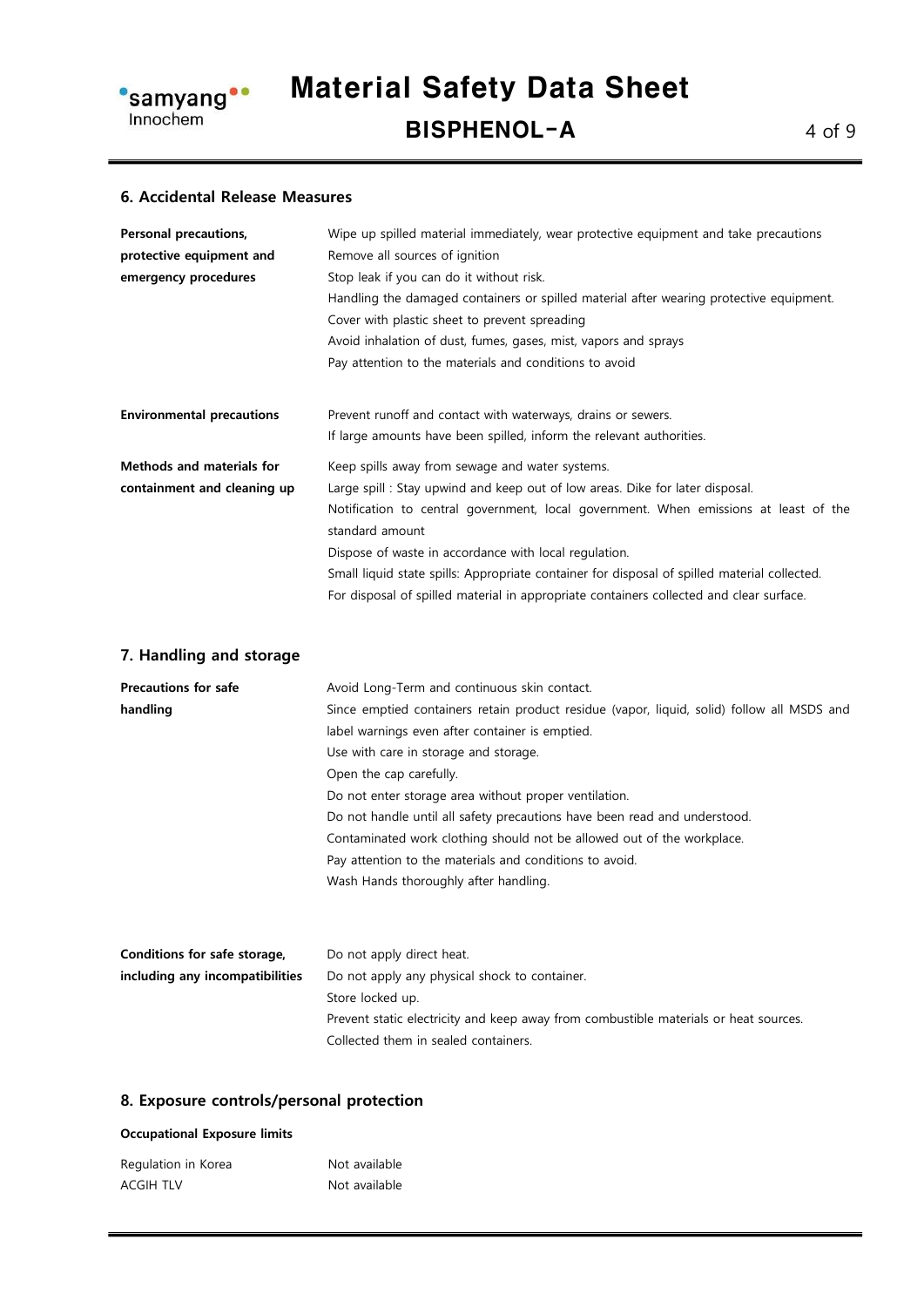

### Material Safety Data Sheet BISPHENOL-A 5 of 9

| Biological Exposure Criteria | Not available                                                                                                                                                                                                                                                                                                                                                                                                                                                                                                                                                                                                                                                                                                                                                                                                                         |
|------------------------------|---------------------------------------------------------------------------------------------------------------------------------------------------------------------------------------------------------------------------------------------------------------------------------------------------------------------------------------------------------------------------------------------------------------------------------------------------------------------------------------------------------------------------------------------------------------------------------------------------------------------------------------------------------------------------------------------------------------------------------------------------------------------------------------------------------------------------------------|
| <b>Engineering controls</b>  | A system of local and/or general exhaust is recommended to keep employee exposures<br>above the Exposure Limits. Local exhaust ventilation is generally preferred because it can<br>control the emissions of the contaminant at its source, preventing dispersion of it into the<br>general work area. The use of local exhaust ventilation is recommended to control<br>emissions near the source.<br>Provide an emergency eye wash station and quick drench shower in the immediate work<br>area.                                                                                                                                                                                                                                                                                                                                   |
|                              | Individual protection measures, such as personal protective equipment                                                                                                                                                                                                                                                                                                                                                                                                                                                                                                                                                                                                                                                                                                                                                                 |
| Respiratory protection       | Under conditions of frequent use or heavy exposure, Respiratory protection may be<br>needed.<br>Respiratory protection is ranked in order from minimum to maximum.<br>Consider warning properties before use.<br>Dust, mist, fume-purifying respiratory protection<br>Any air-purifying respirator with a corpuscle filter of high efficiency<br>Any respiratory protection with a electromotion fan(for dust, mist, fume-purifying)<br>Self-contained breathing apparatus with a corpuscle filter of high efficiency<br>For Unknown Concentration or Immediately Dangerous to Life or Health : Any supplied-air<br>respirator with full facepiece and operated in apressure-demand or other positive-pressure<br>mode in combination with a separate escape supply. Any self-contained breathing<br>apparatus with a full facepiece. |
| Eye protection               | Wear primary eye protection such as splash resistant safety goggles with a secondary<br>protection face shield.<br>Provide an emergency eye wash station and quick drench shower in the immediate work<br>area.                                                                                                                                                                                                                                                                                                                                                                                                                                                                                                                                                                                                                       |
| Hand protection              | Wear appropriate glove.                                                                                                                                                                                                                                                                                                                                                                                                                                                                                                                                                                                                                                                                                                                                                                                                               |
| Body protection              | Wear appropriate protective chemical-resistant clothing.                                                                                                                                                                                                                                                                                                                                                                                                                                                                                                                                                                                                                                                                                                                                                                              |
| Others                       | Not available                                                                                                                                                                                                                                                                                                                                                                                                                                                                                                                                                                                                                                                                                                                                                                                                                         |

#### 9. Physical and chemical properties

| Appearance                                  | Physical state: Solid, a crystal flask, powder |
|---------------------------------------------|------------------------------------------------|
|                                             | Color: White to brown (20°C, 1013 hPa)         |
| Odor                                        | Specific odor (a mild phenolic odor)           |
| Threshold of odor                           | Not available                                  |
| <b>Melting point/Freezing Point</b>         | $155^{\circ}$ C                                |
| <b>Initial Boiling Point/Boiling Ranges</b> | 360°C (1013 hPa, with decomposition)           |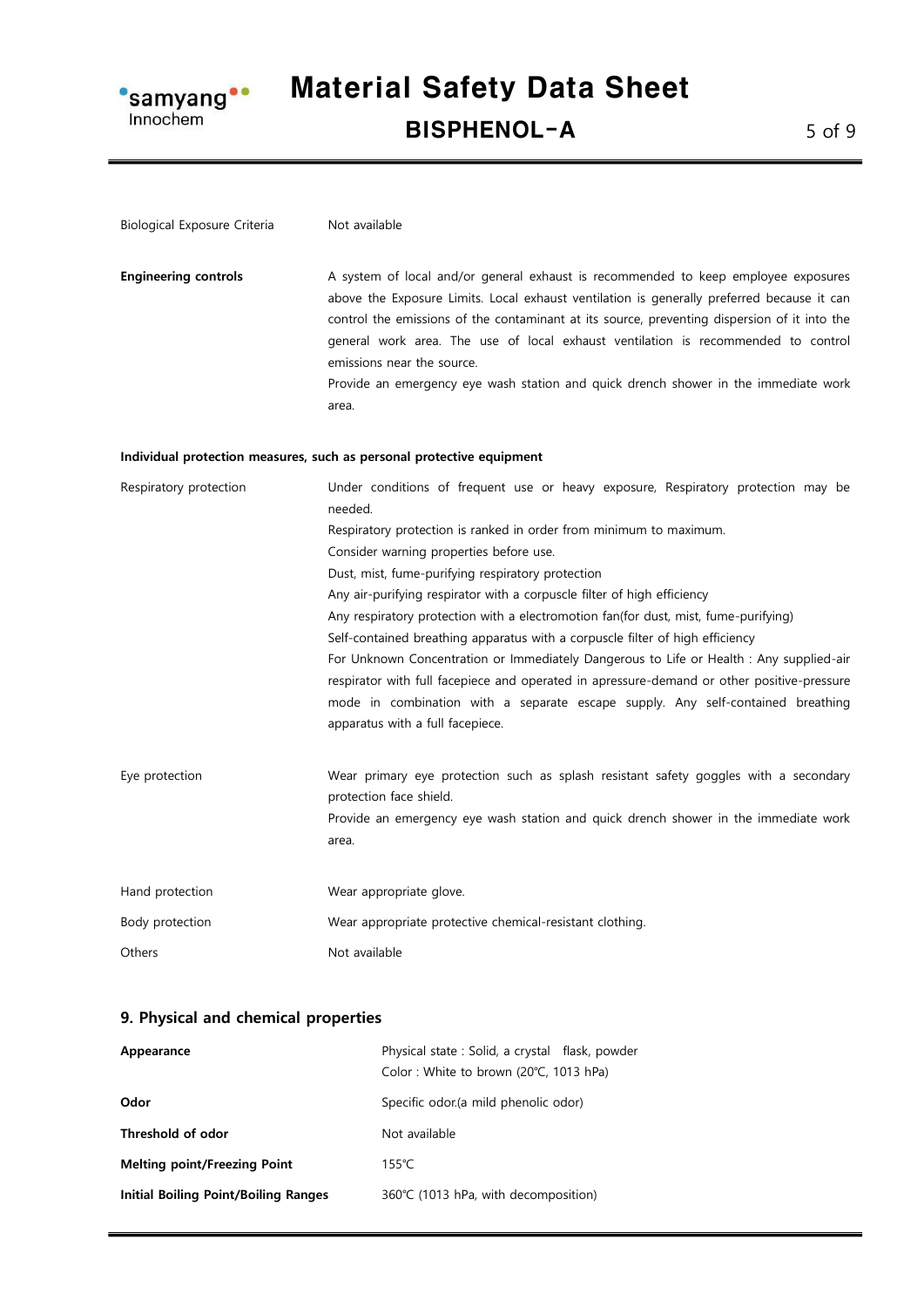

## Material Safety Data Sheet

BISPHENOL-A 6 of 9

| <b>Flash Point</b>                                     | 227°C (1013 hPa)                        |
|--------------------------------------------------------|-----------------------------------------|
| <b>Evaporation rate</b>                                | Not available                           |
| Flammability (solid, gas)                              | Not available                           |
| <b>Upper/Lower Flammability</b><br>or explosive limits | Explosion low range 12g/m' (Dust Could) |
| Vapor pressure                                         | 4.12E-09 h Pa (25°C)                    |
| Solubility (in water)                                  | 300mg/L (25°C)                          |
| vapor density                                          | 1.2g/㎝'(25℃) (공기=1)                     |
| <b>Specific gravity</b>                                | Relative density: 1.2q/m <sup>*</sup>   |
| Partition coefficient of n-octanol/water               | $log Pow = 3.4 (21.5^{\circ}C, pH 6.4)$ |
| Auto ignition temperature                              | $600^{\circ}$ C                         |
| <b>Decomposition temperature</b>                       | Not available                           |
| <b>Viscosity</b>                                       | Not available                           |
| Molecular weight                                       | 228.29 g/mole                           |
| <b>Dissociation constant</b>                           | 11.3                                    |
| <b>Bioconcentration factor</b>                         | $20 - 67$                               |

#### 10. Stability and Reactivity

| <b>Chemical stability</b>                 | This material is stable under recommended storage and handling conditions.                                                                 |
|-------------------------------------------|--------------------------------------------------------------------------------------------------------------------------------------------|
| Possibility of hazardous<br>reactions     | Hazardous Polymerization will not occur.<br>Contact with metals may evolve flammable hydrogen gas.                                         |
| <b>Conditions to avoid</b>                | Avoid contact with incompatible materials and condition.<br>Avoid: Accumulation of electrostatic charges, Heating, Flames and hot surfaces |
| Incompatible materials                    | Combustible materials, strong acid, base, and oxidants.                                                                                    |
| <b>Hazardous decomposition</b><br>product | During pyrolysis or combustion, Irritating and very toxic gases may be produced like<br>Corrosive / Fume                                   |

#### 11. Toxicological Information

| Information on the likely routes of exposure |                                                                                                           |
|----------------------------------------------|-----------------------------------------------------------------------------------------------------------|
| Inhalation                                   | May cause degenerative disease of myocardium, liver and kidney.                                           |
| Oral                                         | May cause degenerative disease of liver and kidney, contraction, nectosis and anemia of<br>spleen/thymus. |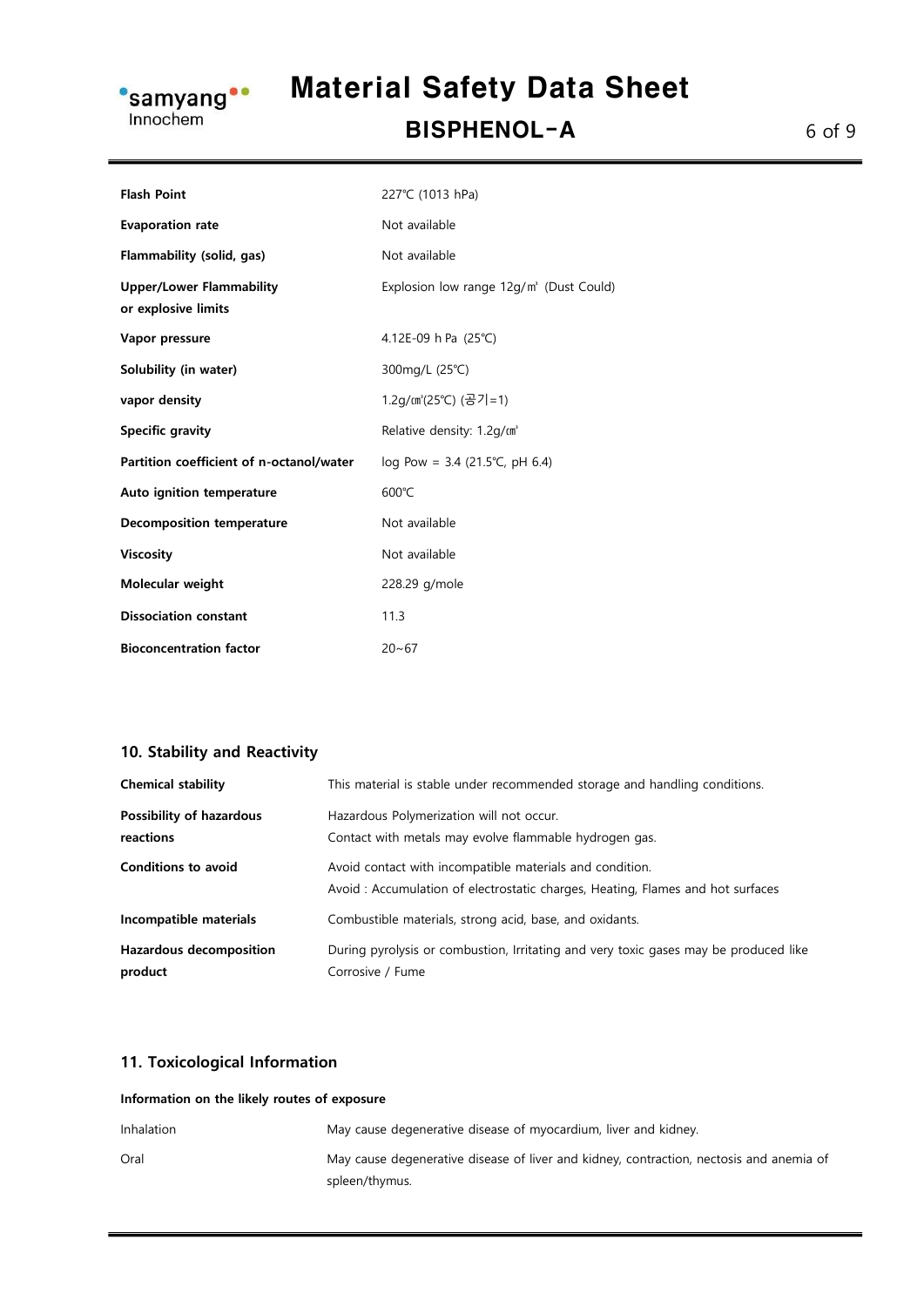

### Material Safety Data Sheet BISPHENOL-A 7 of 9

#### Eye-Skin Causes serious eye damage May cause an allergic skin reaction

#### Delayed and immediate effects and also chronic effects from short and long term exposure

| Acute toxicity                |                                                                                 |
|-------------------------------|---------------------------------------------------------------------------------|
| Oral                          | $LD50 > 2000$ mg/kg Rat                                                         |
| Dermal                        | $LD50 = 3000$ mg/kg rabbit                                                      |
| Inhalation                    | LC50 $>170$ mg/m <sup>3</sup> air                                               |
| Skin corrosion/irritation     | Not available                                                                   |
| Serious eye damage/irritation | Causes serious eye damage                                                       |
| Respiratory sensitization     | May cause an allergic skin reaction                                             |
| Skin sensitization            |                                                                                 |
| Carcinogenicity               | Not available                                                                   |
| <b>IARC</b>                   | Not available                                                                   |
| <b>OSHA</b>                   | Not available                                                                   |
| <b>ACGIH</b>                  | Not available                                                                   |
| <b>NTP</b>                    | Not available                                                                   |
| EU CLP                        | Not available                                                                   |
| Germ cell mutagenicity        | Negative test results using mouse                                               |
| Reproductive toxicity         | Not available                                                                   |
| STOT-single exposure          | May cause drowsiness and dizziness, marasmus, Redness of nasal epithelial cells |
| Aspiration hazard             | Not available                                                                   |

#### 12. Ecological Information

#### Ecotoxicity

| Fish                                 | $LC50$ 4.6 mg/ $\ell$ 96 hr        |
|--------------------------------------|------------------------------------|
| Crustaceans                          | EC50 1.1 mg/ $\ell$ 48 hr          |
| Algae                                | EC50 2.73 mg/l 96 hr               |
| <b>Persistence and Degradability</b> |                                    |
| Persistence                          | Not available                      |
| Degradability                        | $BOD5/COD = 0.286$                 |
| <b>Bioaccumulative potential</b>     |                                    |
| Bioaccumulative potential            | $BCF = 67.7$                       |
| Biodegration                         | Biodegradability = $76$ (%) 18 day |
| Mobility in soil                     | Not available                      |
| Other adverse effects                | Not available                      |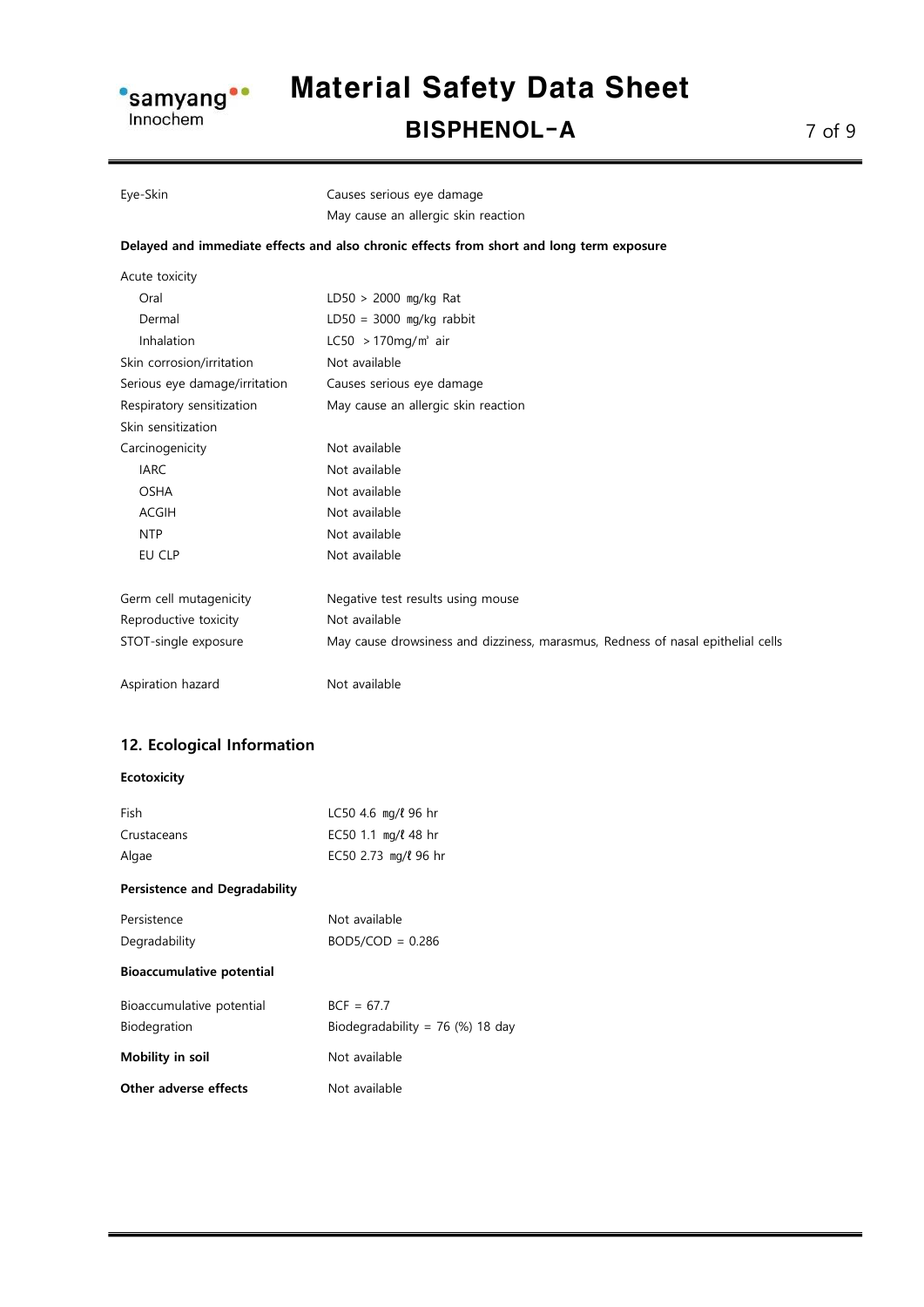

#### 13. Disposal Considerations

| Disposal methods                 | Since more than two kinds of designated waste is mixed, it is difficult to treat separately,          |
|----------------------------------|-------------------------------------------------------------------------------------------------------|
|                                  | then can be reduction or stabilization by incineration or similar process.                            |
|                                  | If water separation is possible, pre-process with Water separation process.                           |
|                                  | Dispose by incineration.                                                                              |
| Special precautions for disposal | The user of this product must disposal by oneself or entrust to waste disposer or person              |
|                                  | who other's waste recycle and dispose, person who establish and operate waste disposal<br>facilities. |

#### 14. Transport Information

| <b>UN Number (IMDG)</b>     | Not regulated for transport                                                            |
|-----------------------------|----------------------------------------------------------------------------------------|
| Proper shipping name        | Not available                                                                          |
| <b>Hazard Class</b>         | Not available                                                                          |
| <b>IMDG Packing group</b>   | Not available                                                                          |
| <b>Marine pollutant</b>     | Not applicable                                                                         |
| Special safety response for | Local transport follows in accordance with Dangerous goods Safety Management Law.      |
| transportation or           | Package and transport follow in accordance with Department of Transportation (DOT) and |
| transportation measure      | other regulatory agency requirements.                                                  |
|                             | EmS FIRE SCHEDULE: Not available                                                       |
|                             | EmS SPILLAGE SCHEDULE : Not available                                                  |

#### 15. Regulatory Information

| <b>Occupational safety</b><br>and health act           | Not applicable                       |
|--------------------------------------------------------|--------------------------------------|
| Chemical substance control<br>act                      | Toxic substance                      |
| Act on the safety control<br>of hazardous substance    | Not applicable                       |
| <b>Enforcement decree</b><br>of the wastes control act | Not applicable                       |
| National and/or international regulatory information   |                                      |
| POPs Management Law                                    | Not applicable                       |
| Information of EU Classification<br>Classification     | Repr. Cat. 3; R62 Xi; R37-41 R43 R52 |